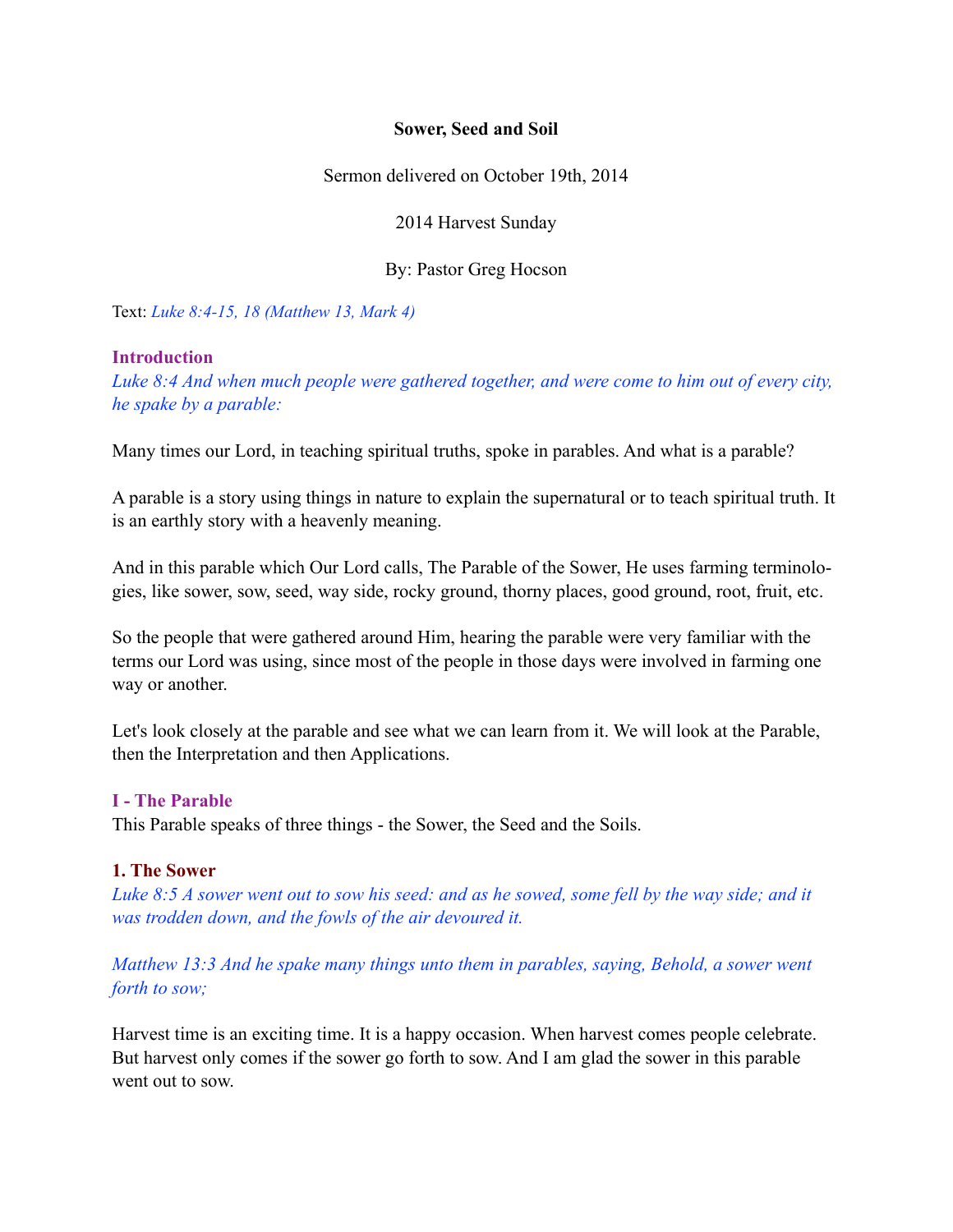The sower would carry a seed bag over his shoulder and he would reach in and grab out a handful of seeds. And as he walk down a field, he would cast out the seeds.

## **2. The Seed**

*Luke 8:5 A sower went out to sow his seed: and as he sowed, some fell by the way side; and it was trodden down, and the fowls of the air devoured it.*

When we go to VONS or Albertsons, we buy vegetable and fruit. And where do they come from? The vegetable and fruit we eat comes from a seed. Imagine that, all from a seed!

Where did the seeds come from? God gave us the seeds. He designed vegetables and fruits to reproduce themselves by seeds. If we ever run out of corn seed we will never have corn again. So when you see seeds remember the goodness and the wisdom of God. That's one reasons for having Harvest Sunday! To give thanks unto God for His unspeakable gifts! Temporal and eternal gifts!

## **3. The Soils**

Four types of soils **a. Way side soil** 

*Luke 8:5 A sower went out to sow his seed: and as he sowed, some fell by the way side; and it was trodden down, and the fowls of the air devoured it.* 

Some of the seeds fell on the way side. The way side is a well-trodden down pathway in between the fields, so it is hard and compact. The seeds that fell on this trampled down path, sit out there uncovered with soil, and exposed to the elements.

As the sower casts out the seeds, the birds would follow him and the seeds that would fall on the wayside would be a free meal for the birds. The seeds that fell on the way side had no chance to spring up and grow and bear fruit, for the birds would come and take the seeds away and eat them.

## **b. Stony soil**

*Luke 8:6 And some fell upon a rock; and as soon as it was sprung up, it withered away, because it lacked moisture.*

*Matthew 13:5 Some fell upon stony places, where they had not much earth: and forthwith* (immediately) *they sprung up, because they had no deepness of earth: 6: And when the sun was up, they were scorched; and because they had no root, they withered away.* 

Some seeds fell on stony places. On the surface, stony ground looked like a good soil but it is a shallow ground and just below it, is a hard layer of rock. It is a thin layer of soil with bedrock just below.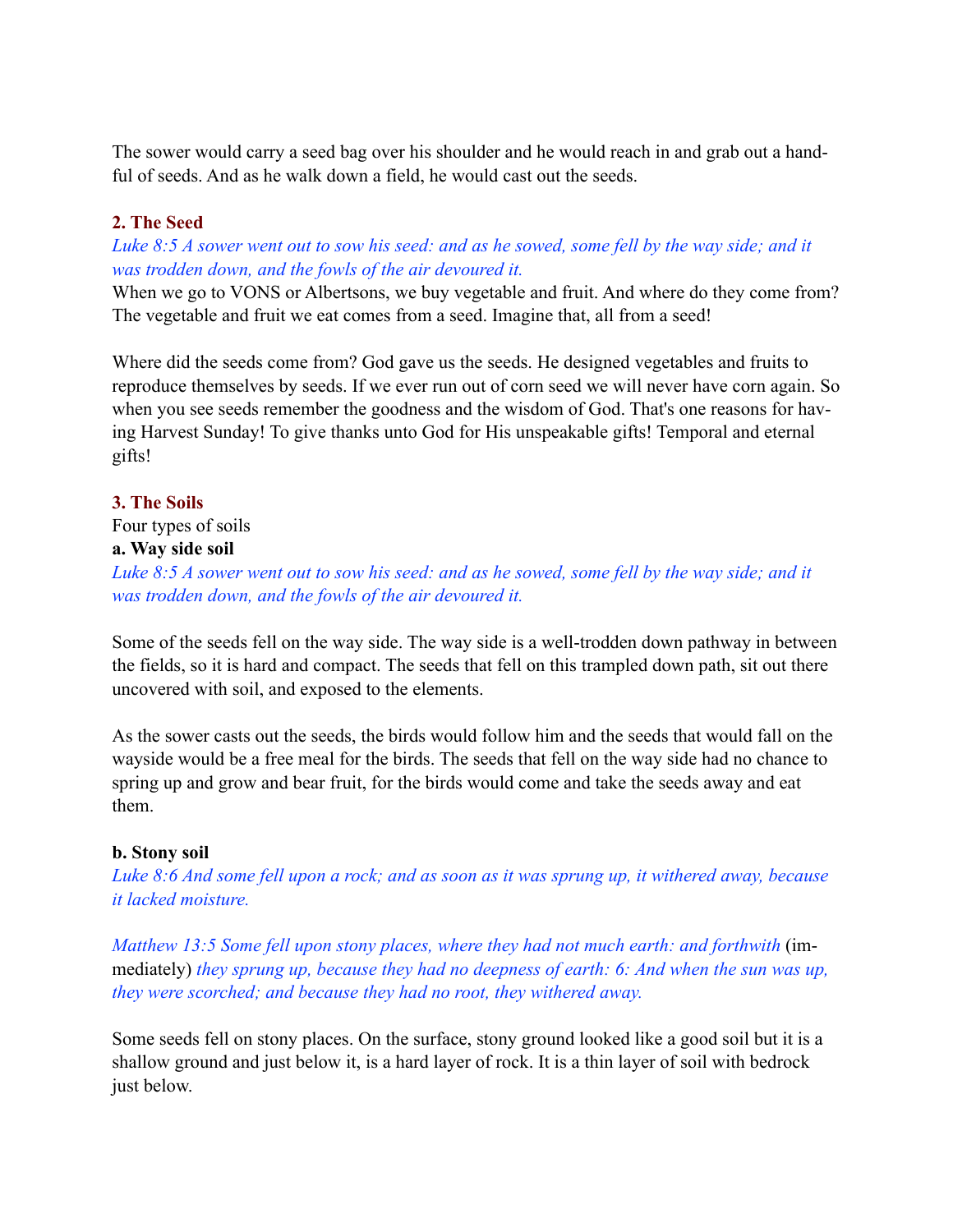The seed that fell upon the stony ground, germinated and sprung up but because there is no deepness and the root could not get into the moisture, when the sun which is vital to the plant's growth and development came out, the sun scorched it and it withered. The sun that should have helped sustain and develop its life, took away its life.

# **c. Thorny soil**

*Luke 8:7 And some fell among thorns; and the thorns sprang up with it, and choked it.* 

*Mark 4:7 And some fell among thorns, and the thorns grew up, and choked it, and it yielded no fruit.*

Some seeds fell among thorns. It fell on the ground with thorn plants or weeds. The seed began to germinate along with the weeds. But the stronger weeds took up most of the space, most of the nutrients, and most of the moisture. So it choked out the life in it and it never brought forth fruit.

# **d. Good soil**

*Luke 8:8 And other fell on good ground, and sprang up, and bare fruit an hundredfold.* 

*Mark 4:8 And other fell on good ground, and did yield fruit that sprang up and increased; and brought forth, some thirty, and some sixty, and some an hundred.* 

Some seeds fell on good ground. A good ground is a well-plowed, well-cultivated soil. It was soft, deep, healthy and had no thorn plants or weeds in it. And the seeds that fell on the good ground took root and grew and produced fruit. It brought varying returns, 30 times, 60 times and 100 times.

# **II - The Interpretation**

# **1. The Sower**

The Sower is our Lord. He is the great Sower but we soul winners are the lower or little sowers. We are co-laborers with Him.

# **2. The Seed**

*Luke 8:11 Now the parable is this: The seed is the word of God.*

# *Mark 4:14 The sower soweth the word.*

The Seed is the Word of God. The seed is the precious Word of God. The seed is the Gospel we preach. The Gospel, truth which brings life.

*Psalm 126:6 He that goeth forth and weepeth, bearing precious seed, shall doubtless come again with rejoicing, bringing his sheaves with him.* 

# **3. The Soil**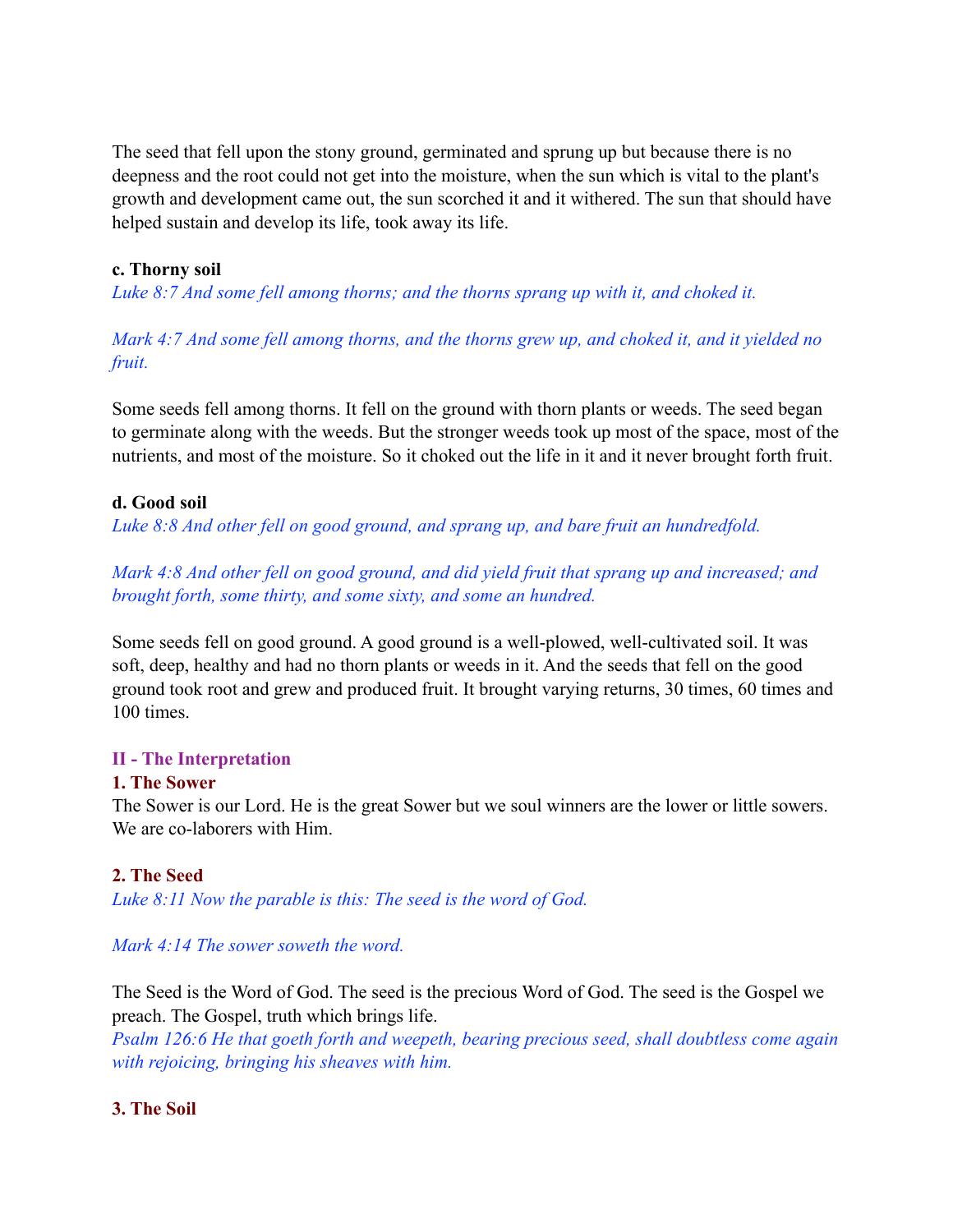The soil represents the hearts of men who heard and reacted to the Word of God. The four soils represent four different kinds of hearers.

## **a. Wayside Soil**

*Luke 8:12 Those by the way side are they that hear; then cometh the devil, and taketh away the word out of their hearts, lest they should believe and be saved.* 

*Mark 4:15 And these are they by the way side, where the word is sown; but when they have heard, Satan cometh immediately, and taketh away the word that was sown in their hearts.*

*Matthew 13:19 When any one heareth the word of the kingdom, and understandeth it not, then cometh the wicked one, and catcheth away that which was sown in his heart. This is he which received seed by the way side.*

It pictures a thoughtless, careless hearer of the Word of God. He hears the gospel but does not understand its spiritual significance. He considers the gospel foolishness, not worthy of his thought and reflection and consideration. He is not interested! He doesn't see anything in the Gospel that is suitable to his need. So not understanding the Gospel, he does not think upon it and Satan like the birds of the air, snatches away the seed which was cast upon it. The Word of God had no chance at all.

## **b. Stony soil**

*Luke 8:13 They on the rock are they, which, when they hear, receive the word with joy; and these have no root, which for a while believe, and in time of temptation fall away.* 

*Mark 4:16 And these are they likewise which are sown on stony ground; who, when they have heard the word, immediately receive it with gladness; 17: And have no root in themselves, and so endure but for a time: afterward, when affliction or persecution ariseth for the word's sake, immediately they are offended.*

*Matthew 13:20 But he that received the seed into stony places, the same is he that heareth the word, and anon with joy receiveth it; 21: Yet hath he not root in himself, but dureth for a while: for when tribulation or persecution ariseth because of the word, by and by he is offended.* 

It pictures a shallow emotional response to the truth. One mark of a spurious believer is that he believes for a period of time but ultimately proves that he had no root in himself.

He hears the Gospel, receives it with joy, convinced that this is what he was looking for, got excited about the benefits of Christianity, but when tribulation, persecution and temptation arise he fell away. This does not mean he lost his salvation, it just revealed that he was a false and spurious believer.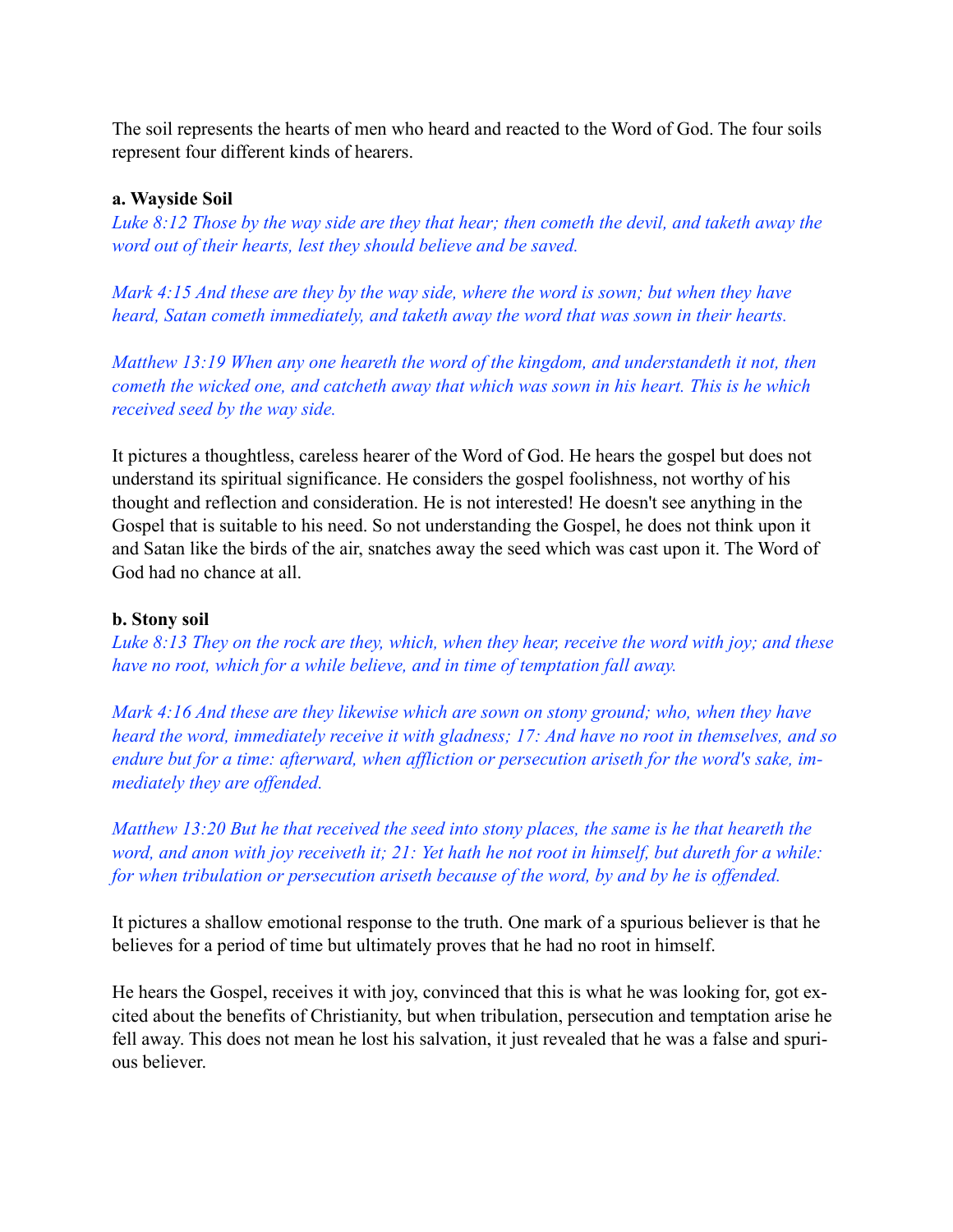Just as the bright sun which should have helped the plant to grow and develop but instead it scorched it and withered, tribulation, persecution and temptation which are things that God uses to help grow and strengthen the Christian's life and faith killed the faith of a false and shallow believer.

Sadly, this happens in real life. I could give you examples who are false professors who show some semblance of life for a period of time.

Dan Barker, served as a Christian preacher and composer for 19 years, but in 1984, he left Christianity and announced that is a converted atheist.

Ted Turner (founder of CNN, one time owned Atlanta Braves) who in his youth dreamed of being a missionary, now no longer believes and even said at one time, *"Christianity is for losers."*

What happened? When Ted was young, his little sister, Mary Jean, suffered from a rare form of lupus and endured complications that left her with brain damage and screaming in pain for five years until she died.

*"She was sick for five years before she passed away. And it just seemed so unfair, because she hadn't done anything wrong," he told CNN. "What had she done wrong? And I couldn't get any answers. Christianity couldn't give me any answers to that. So my faith got shaken somewhat." -*  Ted Turner

These are examples of spurious faith which have no depth.

The message heard had a temporary effect in the behavior and conduct but no enduring and lasting fruit.

## **c. Thorny soil**

*Luke 8:14 And that which fell among thorns are they, which, when they have heard, go forth, and are choked with cares and riches and pleasures of this life, and bring no fruit to perfection.* 

It pictures a man who responds to the Gospel but in his response, there was no real repentance. He is still holding on to his darling sin which in this parable are ...

*Mark 4:18 And these are they which are sown among thorns; such as hear the word, 19: And the cares of this world, and the deceitfulness of riches, and the lusts of other things entering in, choke the word, and it becometh unfruitful.*

Because there was no real repentance and he still wedded to his darling sin, that darling sin ultimately choked out the word and became unfruitful.

A good example of this is Judas. He was identified as one of the apostles of Jesus.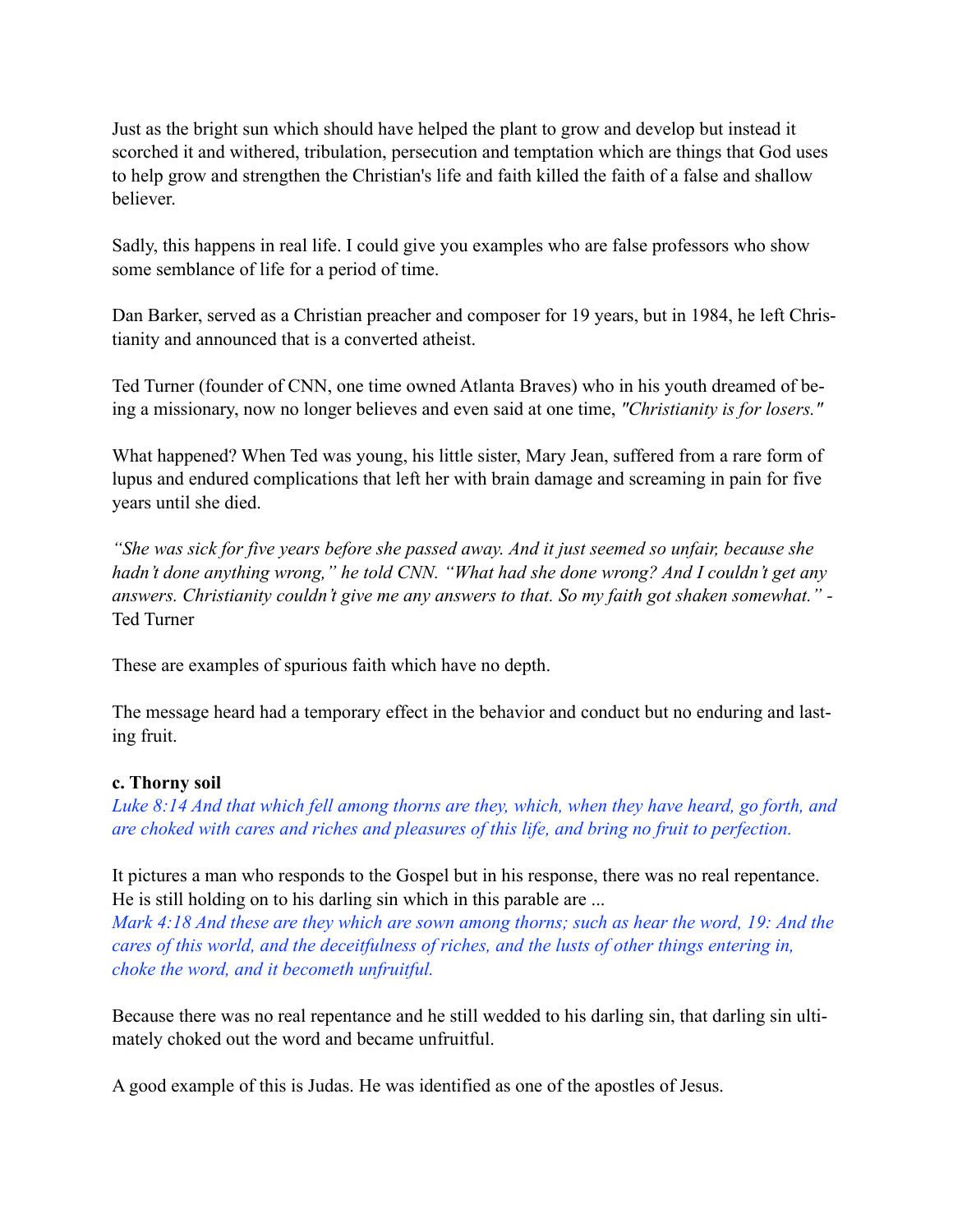He followed Jesus and sat under the teaching of Jesus Christ but the *cares of this world, and the deceitfulness of riches, and the lusts of other things,* exposed that he was not a sincere and true disciple of Christ.

## **d. Good soil**

*Luke 8:15 But that on the good ground are they, which in an honest and good heart, having heard the word, keep it, and bring forth fruit with patience.* 

*Mark 4:20: And these are they which are sown on good ground; such as hear the word, and receive it, and bring forth fruit, some thirtyfold, some sixty, and some an hundred.* 

*Matthew 13:23 But he that received seed into the good ground is he that heareth the word, and understandeth it; which also beareth fruit, and bringeth forth, some an hundredfold, some sixty, some thirty.*

It is a picture of a man who hears the Word of God and understands it, receives it, keeps it, bears fruit some 30 times, some 60 times and some 100 times - in varying degrees, with patience, not just for a week or two but continual. Of all the hearers this is the only one that bear fruit.

## **III - The Applications**

Now, what can we take with us from this parable?

## **1. Warning to the recipients**

Our Lord many times warns us of the great danger of false teachers and false prophets. But here, in this parable, our Lord warns us of the great danger false profession and false hearer. *Luke 8:18 Take heed therefore how ye hear: for whosoever hath, to him shall be given; and whosoever hath not, from him shall be taken even that which he seemeth to have.*

Be careful not only what you hear but also how you hear.

Whenever the word is preached, the gospel is proclaimed, the truth of God is declared, you are reacting to it. There is no neutral reaction. You are either an careless hearer, emotional hearer, insincere hearer and good and honest hearer.

## **2. The Issue is the Soil**

The problem is not the Sower, not the Seed. No, the problem is the Soil. The issue is the soil. The issue lies at the heart. The heart of the problem is the problem of the heart.

No matter how good or skillful the sower is, if the ground is hard, or shallow or full of weeds, the seed will have no chance. But if the soil is well-plowed, soft, deep, without weeds, even a young boy without farming experience would still get good harvest.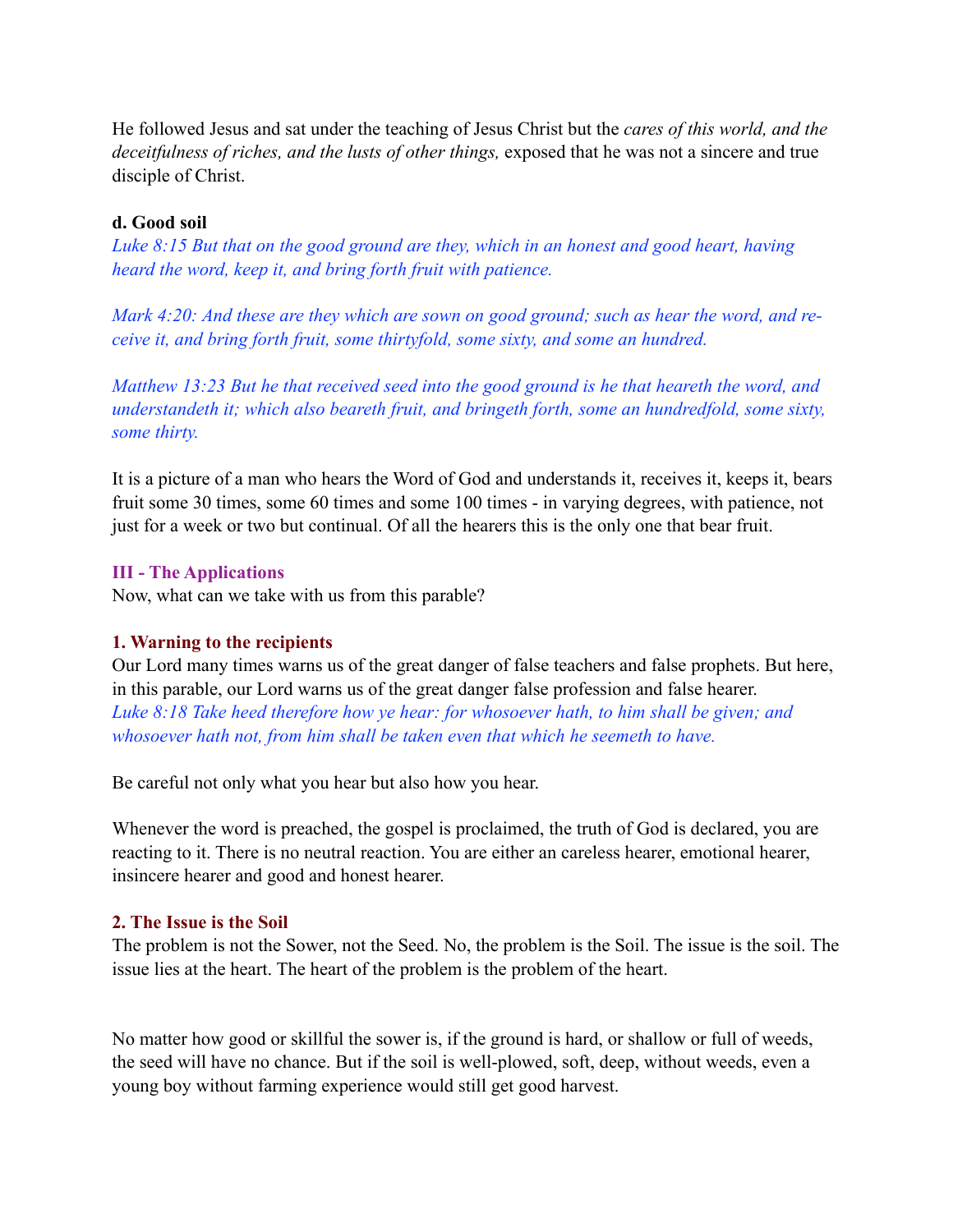Preachers and SS teachers when preparing and delivering God's Word must strive to be plain, simple, easy to understand, and direct but regardless how much preparation the preacher may have, if the heart is not right, there will be little or no good result at all.

Whenever you come to the House of God, the reception of the Word many times had already been determined before you enter the House.

## **3. The seed revealed the condition of the soil**

The seed, when it landed on the ground, did not create any condition on the soil. All that the seed did was, it revealed the already existing condition of the soil.

The Gospel is the great revealer of hearts. It exposes the true condition of the heart.

The basic principle is - whether or not you are going to receive the word with faith is already settled before you come to church.

Of course there are exceptions, but the general principle is - the sower went forth to sow the seed. The seed fell to the ground and the development of the seed depends on the condition of the soil.

## **4. The soil must be plowed**

What we could learn from this parable is the importance of preparation before coming to a gathering like this.

There must be physical preparation Saturday evening preparation. Ironing the clothes. Getting the things needed ready if possible put them in the car or van before Sunday.

There must be spiritual preparation If we are to understand and retain the word of God *Proverbs 4:23 Keep thy heart with all diligence; for out of it are the issues of life.*

# **a. Prayer**

*Psalm 119 18: Open thou mine eyes, that I may behold wondrous things out of thy law.*

*34: Give me understanding, and I shall keep thy law; yea, I shall observe it with my whole heart.*

*73: Thy hands have made me and fashioned me: give me understanding, that I may learn thy commandments.*

*125: I am thy servant; give me understanding, that I may know thy testimonies.*